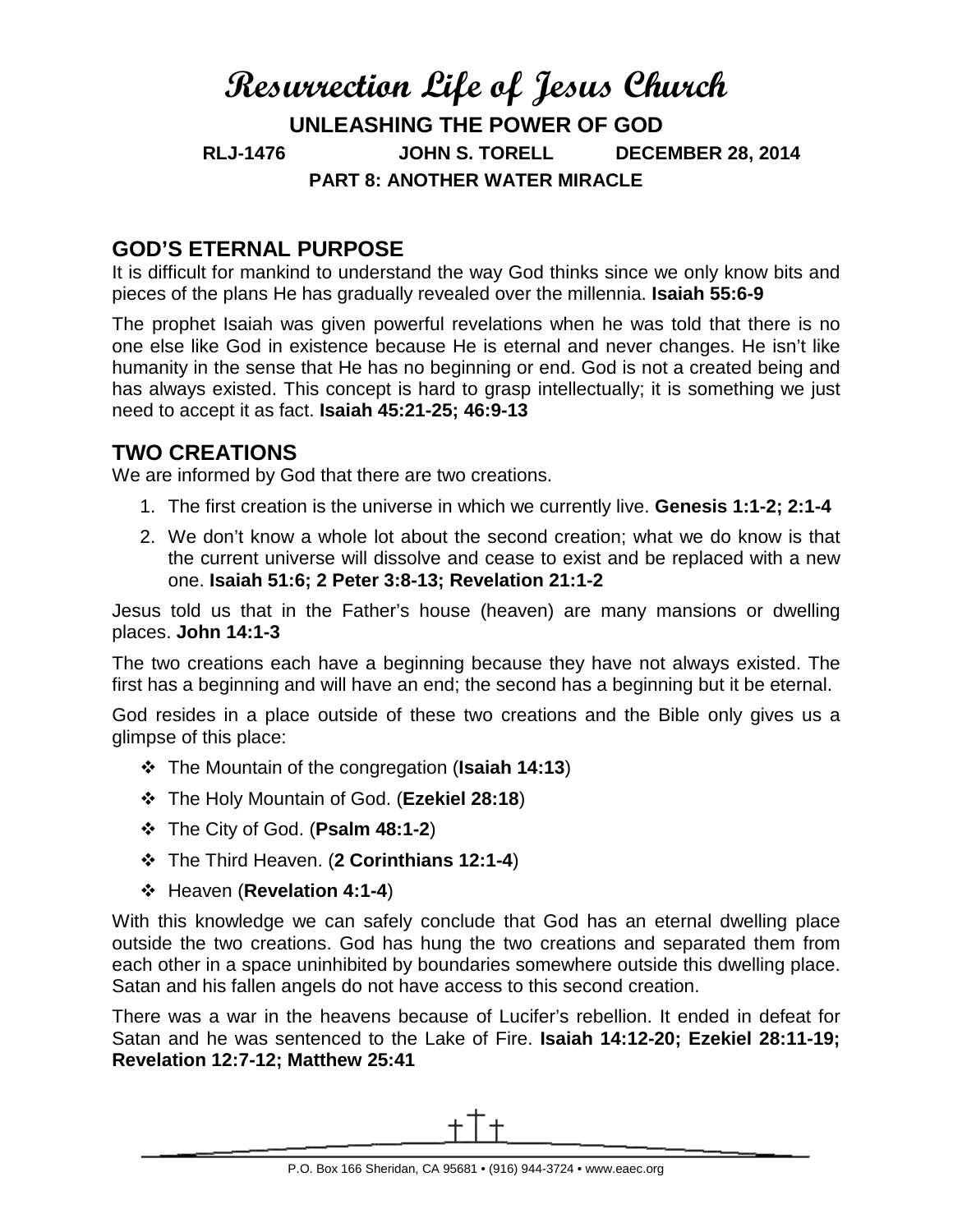There is no specific chapter and verse in the Bible about the trial of Lucifer and his fallen angels, but the information presented in the Bible indicates the Devil challenged God and questioned His righteousness. God has therefore created mankind to prove His righteousness to the holy and unholy angels. **Romans 3:20-28**

# **THE BATTLE ON PLANET EARTH**

The earth was chosen by God to be the battleground between Lucifer and Himself. Satan's first attack on the human race began in the Garden of Eden and the Bible tells us that Eve, and later Adam rebelled when they believed the Devil's lies over the explicit instructions given by Jesus. Satan must have thought this act of disobedience on Adam and Eve's part would make it impossible for God to prove that He is righteous and this would allow Lucifer to escape his punishment in the Lake of Fire. **Genesis 3:1-8**

Lucifer was not privy to the fact that God is omniscient and had known beforehand that Adam and Eve would choose to sin. He had already devised a plan to redeem mankind and continue to prove to the angels that He is a righteous God. **Genesis 3:15; 1 Corinthians 2:1-8**

## **SELECTION OF A MAN AND A PLACE**

God is operating on a redemption plan that has been unfolding for some 6,000 years since Adam and Eve learned about it. They had no information about what had transpired prior to their creation. No details were given until the prophet Isaiah came on the scene around 700 years before Christ. **Isaiah 9:1-9**

The man selected for the bloodline of the future Messiah was Abraham. **Genesis 12:1-4**

Jerusalem, originally known as Salem, in the land of Canaan was chosen by God to be His city. Did Moses know anything of this? If he did, he never wrote it down. Did Joshua know it? If he did, he too never wrote it down.

The children of Israel were clueless as to why they were inheriting the Promised Land. It wasn't for them to pursue a good time, although God is certainly not opposed to that, but they were to be the custodians of the land selected by God to be the battleground between Lucifer and Himself. With this thought in mind, let's examine the entry of Joshua and the people of Israel into the Promised Land.

# **CROSSING THE JORDAN RIVER**

The Jordan River's banks overflow every spring and turns into a creek later in the summer. God knew the situation and yet He deliberately wanted Israel to cross the river while it was running high. Why? God had a twofold purpose; He wanted to build faith in the children of Israel and He also wanted to instill fear into the different people groups living in the Promised Land (Canaan). **Joshua 3:1-8**

God did not tell Joshua to hold out a rod to part the waters; instead, the people were instructed to watch as priests carried the ark toward the river. They must have looked on in awe as the priests got to the edge and the water stopped flowing. **verses 9-16**

The priests that carried the ark were told to stand still in the middle of the river bed until the last Israelite had passed over. This took an act of faith since the priests could not see any barrier holding back the floodwaters. **verse 17**